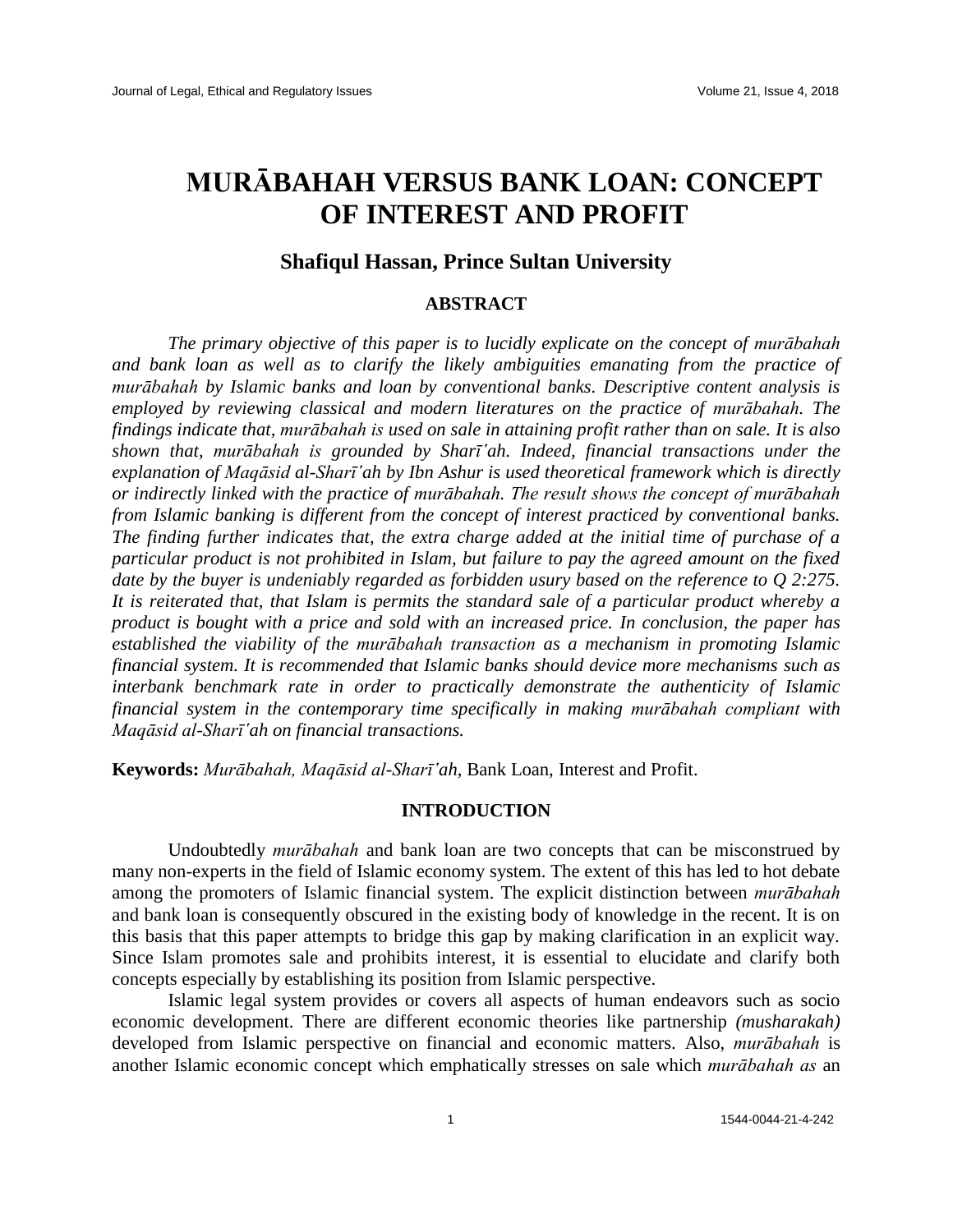Islamic economic concept gives priority to value of time with money (Usmani, 2015). It is an economic paradigm that is distinctive from interest-based finance such as loan in conventional practices. In this regard, Islamic banking and finance has been growing to provide alternatives to conventional system in order to fulfill the prime objectives of the *Sharī'ah* as literature expounds (Khan & Mirakhor, 1987).

Undoubtedly, there is a misconception with respect to the use and application of *murābahah* because it is equated with the practice of interest by conventional banks. However, from the view-lens on *Sharī῾ah*, bank can use *murābahah* but some essential conditions of *Sharī῾ah* must be fulfilled. It is essential to give justification for the practice of *murābahah* transaction either by Islamic banks or Islamic private institutions which has been demonstrated in the theoretical framework of *murābahah* transaction.

Onwards, Classical and modern discourse on the concept of *murābahah* transaction is explored. In addition, payment in *murābahah* transaction is explicated in this paper. Different arguments with the practice of *murābahah* by Islamic banks are underscored and the practice of interest by conventional banks is also comparatively explored alongside with the explanation of *murābahah.* The paper draws conclusion from various arguments by the promoters of Islamic financial system and recommendations are made.

# **LITERATURE REVIEW**

This paper explores related literature for conceptualization of *murābahah* and the practice of bank loan in the contemporary time. The literature is sectionalized into various sub-headings such as:

- 1. Theoretical framework of *murābahah* transaction;
- 2. Classical and modern concept of *murābahah* transaction;
- 3. Payment in *murābahah* transaction;
- 4. Practices of *murābahah* by Islamic banks and interest by conventional banks.

Each of these is elaborated in the subsequent sub-headings.

# **THEORETICAL FRAMEWORK**

This section underscores the theoretical framework of this paper. Theoretically, Islamic legal system or Islamic jurisprudential rules provides a framework for the practice of *murābahah*  as a distinctive entity different from the practice of interest by conventional banks (Yousef, 2004). This framework considers the justification from both the Qur'ān and Hadīth of the Prophet. Similarly, the viewpoints of promoters of Islamic finance in the contemporary time are lucidly explicated in connection with the *Maqāsid al-Sharī῾ah* of Ibn Ashur. The financial transaction under the explanation of *Maqāsid al-Sharī'ah* by a contemporary Muslim scholar known as Ibn Ashur is directly or indirectly linked with the concept of *murābahah* and it is consequently used as a theoretical framework of this paper. Ibn Ashur (2006) offers several Qur'ānic and prophetic injunctions that wealth is considered as a preservation of human social order (Ibn & El-Mesawi, 2006). Ibn Ashur's theory of expanding the scope of *Maqāsid al-*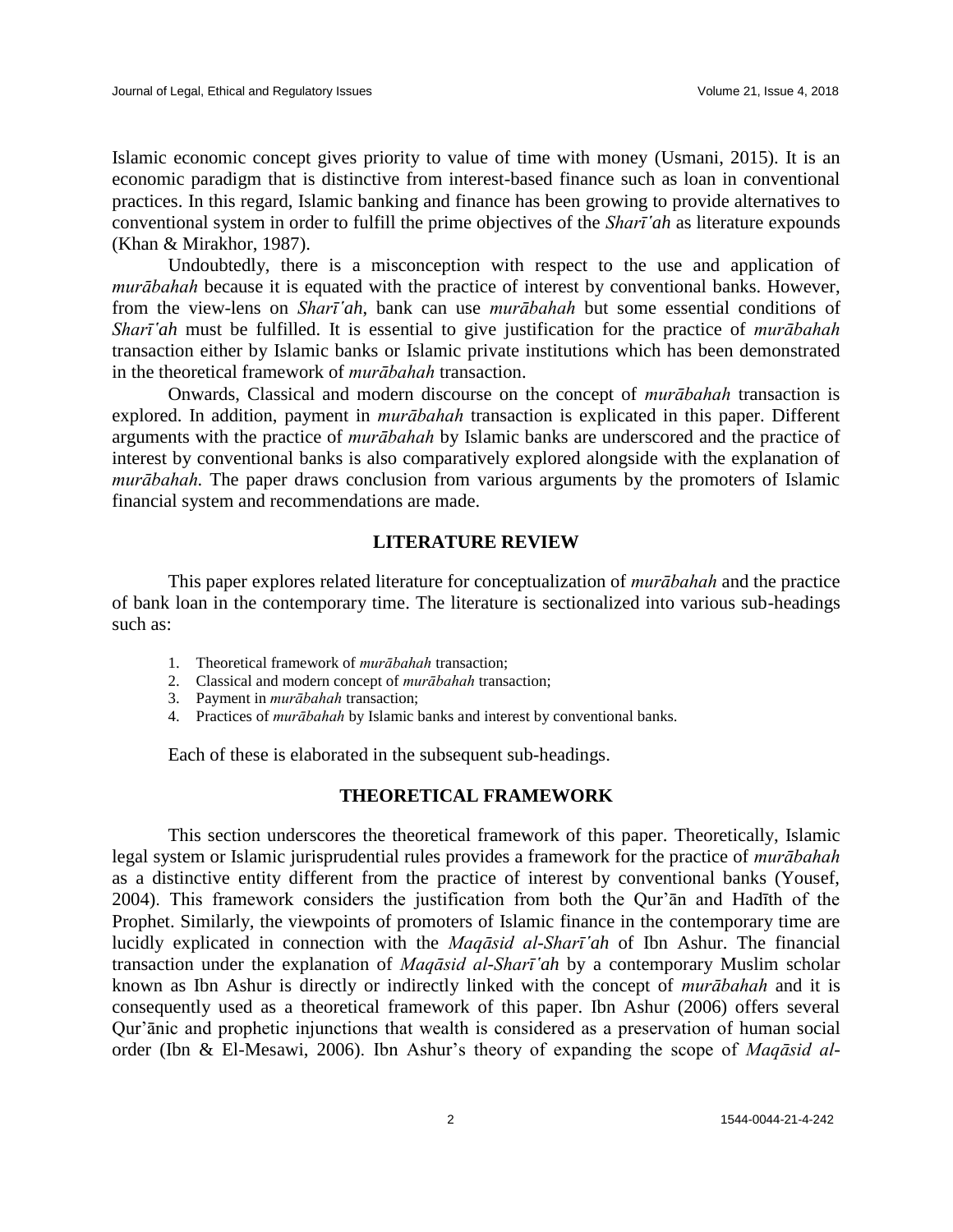*Sharī'ah* is relevant to this paper because *murābahah is* used as a mechanism for fulfilling human needs (Ibn & El-Mesawi, 2006).

In addition, the importance of wealth in Islam is to foster the well-being of the individual; hence, *murābahah* transaction can be instrumental in this regard. In addition, protecting wealth of individuals and fulfilling the needs of individuals are important according to the explication of Ibn Ashur. This is so because; fulfillment of individual needs contribute immensely to the paradigm shift on the discourse of *Magāsid al-Sharī'ah* according to Ibn Ashur (Ibn & El-Mesawi, 2006). It should be further stressed that *murābahah* may be considered as an individual benefit rather than collective or communal benefit. Nonetheless, it should be posited that, Ibn & El-Mesawi (2006) contends that individual's financial transaction is consequentially considered as useful to the entire community according to Ibn Ashur. Thereby, it is one of objectives of *Sharī'ah* to regulate the management of the wealth distribution or circulation. It is on this note that, the Islamic banks that operate *murābahah* transaction possess guiding principles for purchasing a particular product to the customer through the mechanism of *murābahah.* It not doubtful to say that the main target or purpose of *murābahah* transaction is to indirectly help an individual fulfill or satisfy his/her basic needs that he/she cannot ordinary fulfill with cash at the period of involving in *murābahah* transaction as a result of waiting for payment of one's labour.

It is noteworthy to say that, one of the requisites of *murābahah* is that, Islamic banks that operate *murābahah* should have full possession of a particular product to be purchased. This position is in line with the explanation of Ibn Ashur (2006) that, the paramount principle of owning is an exclusive possession of a particular commodity which is an essential underlining dimension for humans to struggle for in obtaining their needs. It should be reiterated that, transparency and equity are important in *murābahah* transaction specifically the Islamic bank that intends to purchase a particular product to the customer should encourage this since financial activity is being encouraged and promoted according to the objective of *Sharī'ah*. It should be reiterated that there is need for benchmark for Islamic interbank in order to authenticate *Shari'ah* compliance of different concepts of Islamic financial system such as *murābahah* as literature explicates*.* The subsequent sub-heading provides the detail explanation of classical and modern concept of *murābahah.*

### **Classical and Modern Concept of** *Murābahah* **Transaction**

The word *murābahah* is of Arabic extraction which literarily refers to profit while technically the term *murābahah* is commonly used in *Shari'ah* to refer to a contractual sale of a particular commodity whereby there would be a clear agreement between the buyer and the seller (Ismail, 1997). Also, the term has been commonly used in modern time ascribed with the Islamic banks because it is regarded as *Shari'ah* compliant. This is due to the fact that, it allows the finance of a product on the request of a customer whereby the customer is permitted to make deferred payment.

It is explicit that, the extra charge added at the initial time of purchase of a particular product is not prohibited in Islam, but failure to pay the agreed amount on the fixed date by the buyer is undeniably regarded as forbidden usury. This has been clearly stated in the Qur'ān that:

*"Allah has allowed sale and forbidden usury"* (Q 2:275).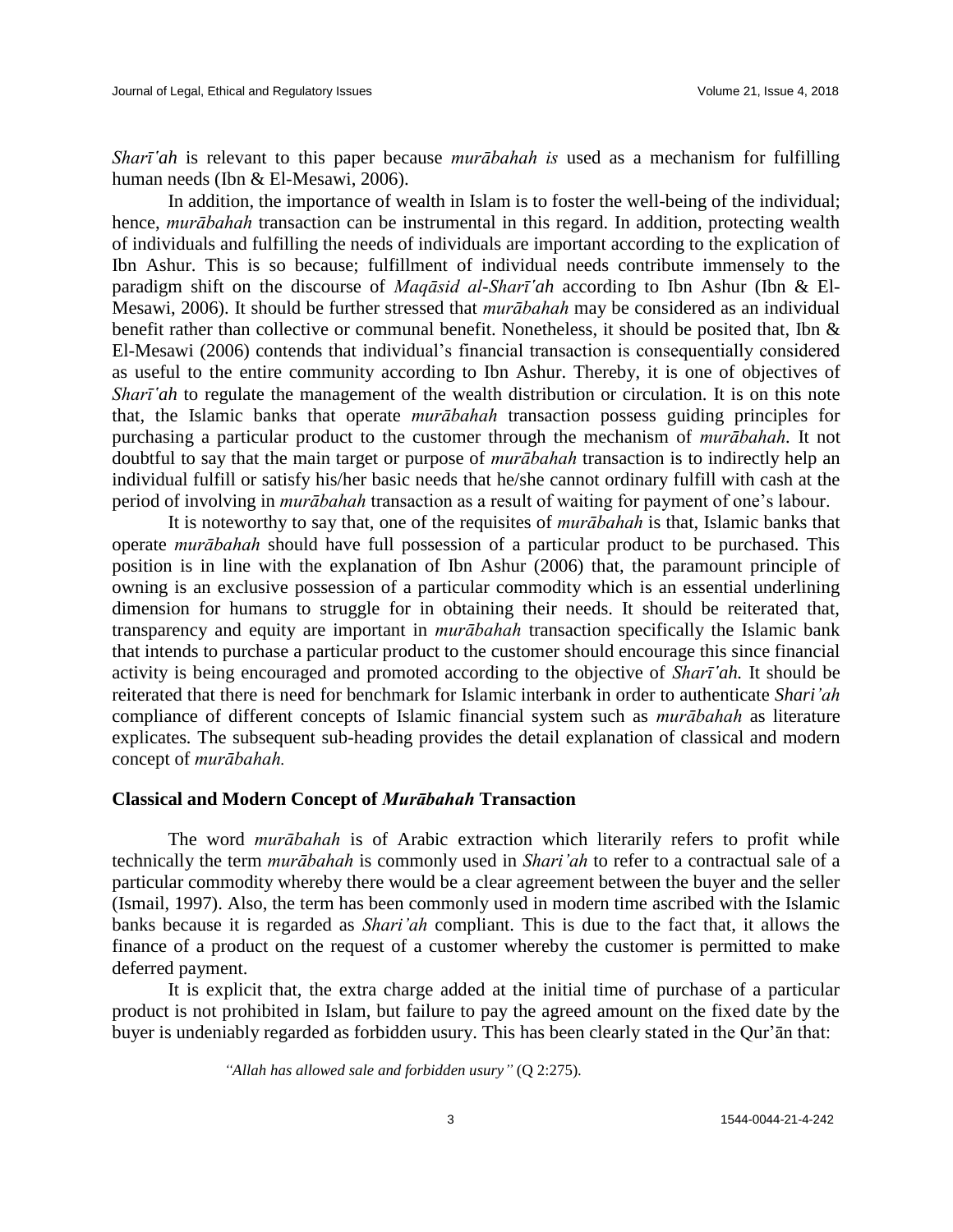Apart from the aforementioned Qur'ānic injunction that permits the sale, it is evidently shown that that Prophetic narration allows transaction of credit sales like *murābahah*. More importantly, literature such as Farooq (2009) contends that, the Prophet (S.A.W.) himself engaged in transactions of credit purchase. Usmani (2015) further buttresses that all scholars of four Sunni schools of thought that expatiated on Islamic law unanimously agreed on the lawfulness of *murābahah* transaction. Onwards, *murābahah* refers to profit and a sale whereby the seller unveil the price or cost of a particular product and the seller discharged the actual amount of profit being charged on such a product.

Contemporarily, *murābahah* is used as a major technique used by Islamic banks in different part of the world specifically in financing different projects or needs of their customers. It is noteworthy to posit that, some Islamic banks used 80% to 90% of their financial operations on *murābahah* (Usmani, 2015)*.* Undoubtedly, *murābahah* as a financial technique gives an opportunity to the customers of Islamic banks whereby finance is provided for buying goods for customers and consequently selling the needed good to the customers; nonetheless, the payments are made on deferment by the customers.

Thus, in the modern transaction *murābahah* is regarded as:

#### *"Default type of Islamic finance*"

Because it is totally different from usury (*riba*) which Islam considers as forbidden. This is so as a result of the fact that, *murābahah* transaction by Islamic banks does not charge interest while conventional banks charge interest on loans. But in the case of *murābahah* transaction, there is a clear understanding between buyer and lender with regard to the commodity to be purchased as well as the charges on such a commodity. This is not the case with respect to usury because it is interest that is charged. Thereby, literature contends that, Islam permits making profit on the sale of products either instant or deferred payment (Farooq, 2009; Usmani, 2015).

Onwards, in *murābahah* transaction, it is expected that the financer take full possession of the commodity before releasing to the buyer (i.e. customer). It is noteworthy to say that, the essence of *murābahah* transaction is totally different from conventional charging of interest on loan because the Islam allows profit on the sale of commodity as literature expounds (Farooq, 2009).

#### **Payment in** *Murābahah* **Transaction**

With respect to the payment of *murābahah* transaction, different opinions are expressed by the scholars. For instance, some scholars are of the view that, it is allowed to add extra charge when agreed payment is late deliberately delayed to be paid while some other scholars are of the opinion that even if such extra charge is added, it should be given out as charity. *Murābahah transaction* or financing is permissible according to *Shar'iah*.

Undoubtedly, Islam permits the credit sale as being practiced in *murābahah transaction*; however, detestable usury whereby charging of extra amount for late payment attached to the payment of loan commonly practiced by conventional banks. Also, Usmani (2015) provides a theory on the transaction of *murābahah* thus: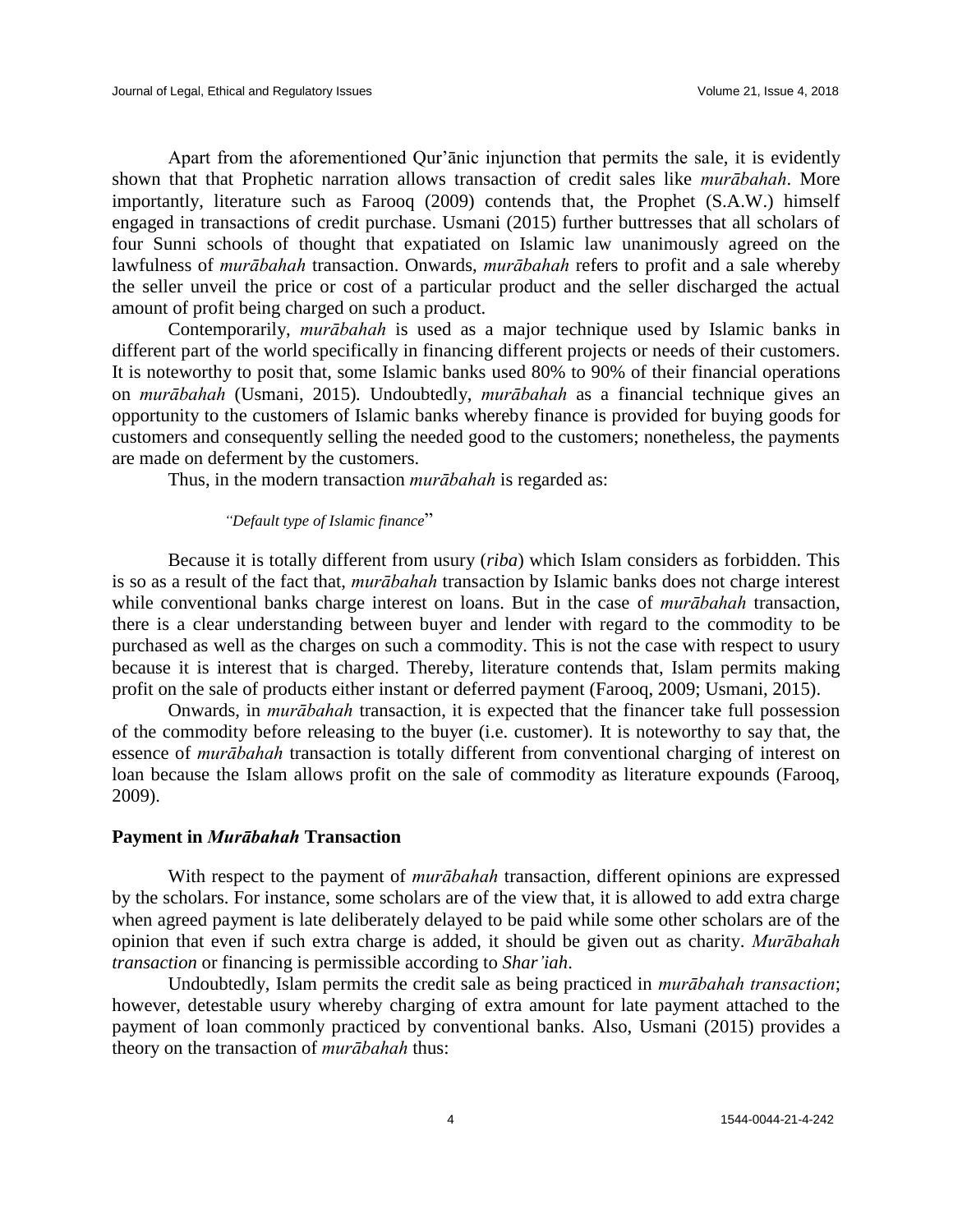*"It (murābahah) should neither be taken as an ideal Islamic mode of financing, nor a universal instrument for all sorts of financing. It should be taken as a transitory step towards the ideal Islamic system of financing based on musharakah or mudarabah"*

It is not disagreeable to posit that; mode of payment is an integral part of part of *murābahah transaction*. This transaction allows the buyer of a particular product to make the payment on deferment which is termed as *bai-mujjal.* Nonetheless, the essential consideration in the transaction of *murābahah* is that, financer of a particular product should have full possession of such a commodity before selling it to the buyer. However, different opinions are expressed among promoters of Islamic finance with regard to the extra charge when there is lateness in the deferred payment.

It is interesting to note that, Usmani (2015) argues in support of charging extra amount for credit sale to the buyer but such charge can amount to forbidden usury when charges for late payment is made. This is so because the price of commodity to be sold under *murābahah transaction* is charged on the product not on the time to pay the remaining balance of the product. Thus, if the price is made on the time to make the payment; consequently, it is forbidden in Islamic financial system.

For instance, someone may contact a bank operating *murābahah* in order for the customer to purchase a particular product and the bank shows readiness to buy such a product to the customer consequently the bank sells the product to the customer adding its own profit which expectedly is to be paid on installment basis for the spreads of agreed numbers of months or years according to the regulations of the Islamic banks operating *murābahah* transaction (Parker, 2010).

Nonetheless, it can be asserted that the added amount to the actual price of the product could be considered as an interest. However, it can be argued that, the amount added to the actual price of the product is not considered as interest because it is a fixed amount and it does not intermittently increase if the customer fails to comply with the payment. In addition, it can be posited that Islam is concerned about the standard sale of a particular product whereby a product is bought with a price and sold with an increased price. This assertion enables the scholars to position *murābahah* as a profit-making venture as well as a technique for deferred payment of a particular product that is purchased by the Islamic banks for the customers.

Undoubtedly, there are different prices in *murābahah* transaction. For instance, a customer may wish to buy a car at 20,000 Riyal but the seller wants to collect the amount or price in full but the buyer does not have the full amount. As a result, *murābahah* bank is ready to buy the car with the price but adds its own profit for example 5,000 Riyal to it because it is ready to wait for a number of months or years to collect the full amount of money.

It is not arguable to posit that, the customer's wish to buy from *murābahah* bank indicates that the customer is willing to pay part of the money and indebted with the *murābahah*  bank. It is as a result of the fact *murābahah* bank is ready to be owed by the customer; thus Islam considers the added amount to the main price of the product as amount for the service rendered.

The foregoing explication might appear as interest (*riba*) which is detestable by *Shari'ah*. As a result, the transaction of *murābahah* could not be equated with *riba*. This is so because *riba* is to charge a predetermined amount as a return for using of money (Siddiqui, 2004). An inference could be drawn that there is a fixed amount of money added to the actual amount of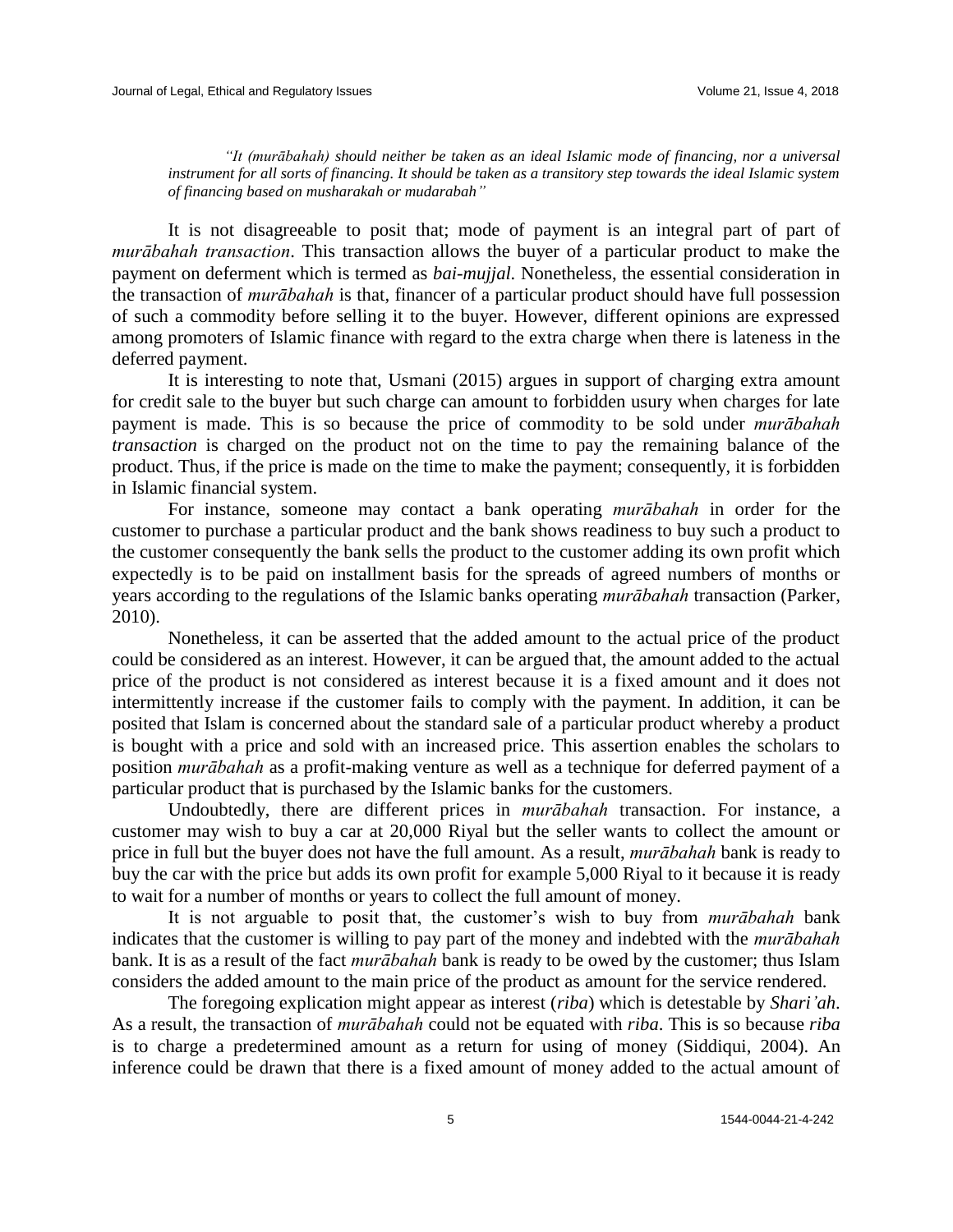money used to purchase a particular product is fixed in *murābahah* because if a customer is delinquent in making the payment as agreed on, there is no increase in payment of interest. This is the major difference between traditional bank loan and *murābahah* contract. However, literature such as Khan and Mirakhor (1987) has argued that both traditional loan and *murābahah* contract add interest on a particular product.

According to a prominent Islamic finance expert, Jamaldeen (2012), he is of the view that, *murābahah* transaction is not tradable as an Islamic financial mechanism because it is a representation of debt which is not commonly used among investors. However, this position does not nullify its soundness and recognition by *Shari'ah* as literature expounds despite the fact the glorious Qur'an considers *riba* as unlawful. In this regard, the Holy Qur'an affirms that:

*"O you who believe! Observe your duty to Allah and give up what remains [due to you] from interest, if you are [in truth] believers. And if you do not, then be warned of war [against you] from Allah and His Messenger. And if you repent then you have your principal [without interest]. Wrong not, and you shall not be wronged." (2:278-279).*

The above-mentioned verses are lucid with regard to the prohibitive level of interest according to the Glorious Qur'an. More importantly, as long as profit on a particular product is on credit sales, then the concept of *murābahah* is permissible under *Shar'iah*. Nonetheless, it is paramount to assert that return collected on debts or loans is totally prohibited because it is regarded as interest.

Onwards, it can posited that when a customer is given more or prolonged time to pay for a particular commodity that he/she has purchased, thus, in this regard, the extra pay added to the actual price cannot be considered as usury because literature argues that the additional amount is added to the commodity and not added on the money given as in the case of loan. This difference is clear in the sense that, in the case of loan, additional charge is made as interest on the time for deferred payment not on the purchase of a particular product; thereby, the charges of time for deferred payment is regarded as usury according to the *Shari'ah*.

More importantly, the prophetic narration establishes the transaction of the use of creditsales as in the case of *murābahah*. For instance, Farooq (2009) contends different narrations from the Prophet (S.A.W.) confirmed and supported the credit-purchase transactions whereby the Prophet (S.A.W.) himself paid extra charges for deferred payment.

Contemporarily, many Islamic banks, Islamic investment funds and Islamic bonds utilize the *murābahah* in order to finance the purchase of different products on the request of customers. Literature argues that the major purpose of *murābahah* is mainly to finance the purchase of a particular commodity on the request of a customer without adding interest on the deferred payment (Farooq, 2009; Usmani, 2015).

Usmani (2015) further elaborated that, the buyer under transaction of *murābahah* should not be penalized for lateness of his/her payment because it can subsequently lead to usury; but the price should not be increased if the buyer defaults the payment of the agreed price. It is noted that many Islamic financial institutions have been trying to address the delay in payments or defaults in *murābahah* transaction (Parker, 2010); nonetheless, there is no agreeable consensus in different Muslim countries with regard to this.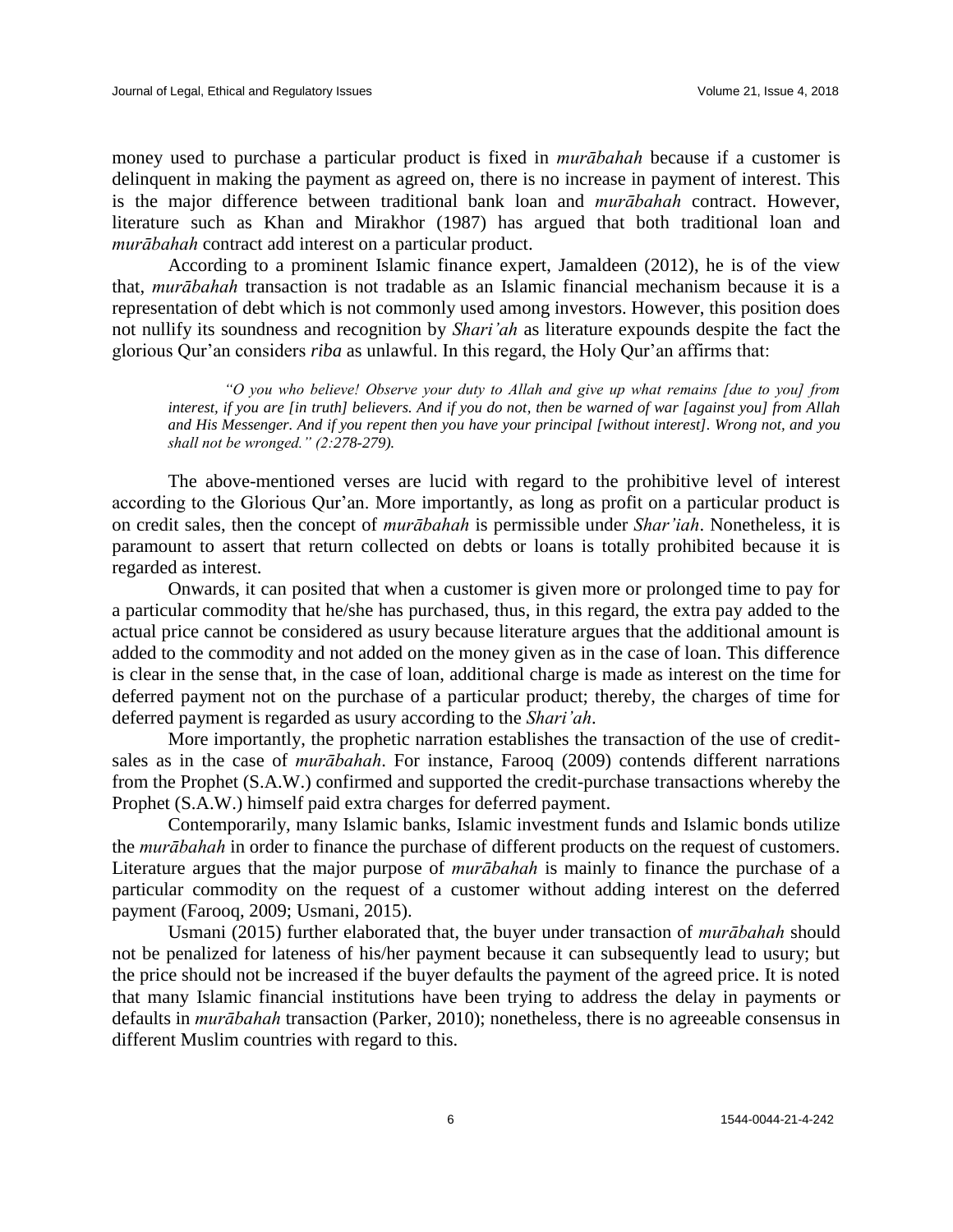However, it is noteworthy to say that, since *murābahah* is a contractual provision, thus, it is important that contractual transaction of *murābahah* between Islamic bank as service provider and customer is written in order to specify terms and arrangement of deferred payment by the customer.

#### **Practices of** *Murābahah by* **Islamic Banks and Interest by Conventional Banks**

Literature makes a distinction between the concept of *murābahah* and bank loan specifically there must be a guiding principle for the operation and practice of *murābahah* under Islamic banking system (Guide to Islamic Banking, 2018). It is also import to assert that, literature posits that, there is need for adequate instruments and markets for proper operation of Islamic financial system as previous research expounds (Bloomsbury, 2010; Kettell, 2011). It is reiterated that interest is not attached with *murābahah* but it is a sale of a particular product where profit is ascribed to it. For instance, Islamic bank may purchase a particular product to the customer and sell it to the customer by adding its own profit (Usmani, 2015). The abovementioned explanation must be in compliance with the principles and practice of Islamic finance as literature expounds (Visser, 2013; Edward, 2016).

In this regard, as part of agreement between the Islamic bank and customer, the bank is expected to unveil the cost of requested product as well as expected profit to the customer. It should be stressed that, most of *murābahah* banks such as Jaiz bank which is operation is some Muslim countries do not give cash to the customers but they rather purchase goods from the seller and sell the goods to the customers by adding their own profits (Yousef, 2004).

In other words, it should be lucidly explained that, with the practice of *murābahah* by Islamic banks, for instance, the bank purchases a commodity and sells to customer and consequently adds its own profit. This inferably is regarded as business activity which is permissible under the *Shari'ah*. Nonetheless, giving loan by the conventional bank has nothing to do with commodity and consequently is regarded transaction of interest which is forbidden in *Shari'ah*.

However, there is need for efficient practices of Islamic banks in order to prove the effectiveness, performance and prospects of Islamic banking system in the Muslim world (Kabir, 2005; Iqbal & Philip, 2005; Ali, 2015). Similarly, there is introduction of commodity *murābahah*  programme in some notable Muslim countries which literature considers as innovative approach to liquidity management (Dusuki, 2007).

Nonetheless, some traditionalist scholars strongly believe in viability of Islamic finance but *murābahah* is considered a hindrance to viability of profit and loss sharing as an integral part of Islamic financial system. It is further reiterated that, profit and loss sharing is not explicit in the *murābahah* transaction. In other words, profit and loss sharing is not expressly shown in *murābahah* transaction. It is further contended by Usmani (2015) in presenting the argument some antagonists of *murābahah* that, in reality, there is nothing like purchase and sell of a product but there is flow of monetary cash between the lenders and borrowers.

Thus, it does not make much difference with conventional interest associated with loan but the only difference is the usage of terminology between Islamic and conventional banks. However, a renowned Muslim scholar, Usmani (2015) contends that some people may equate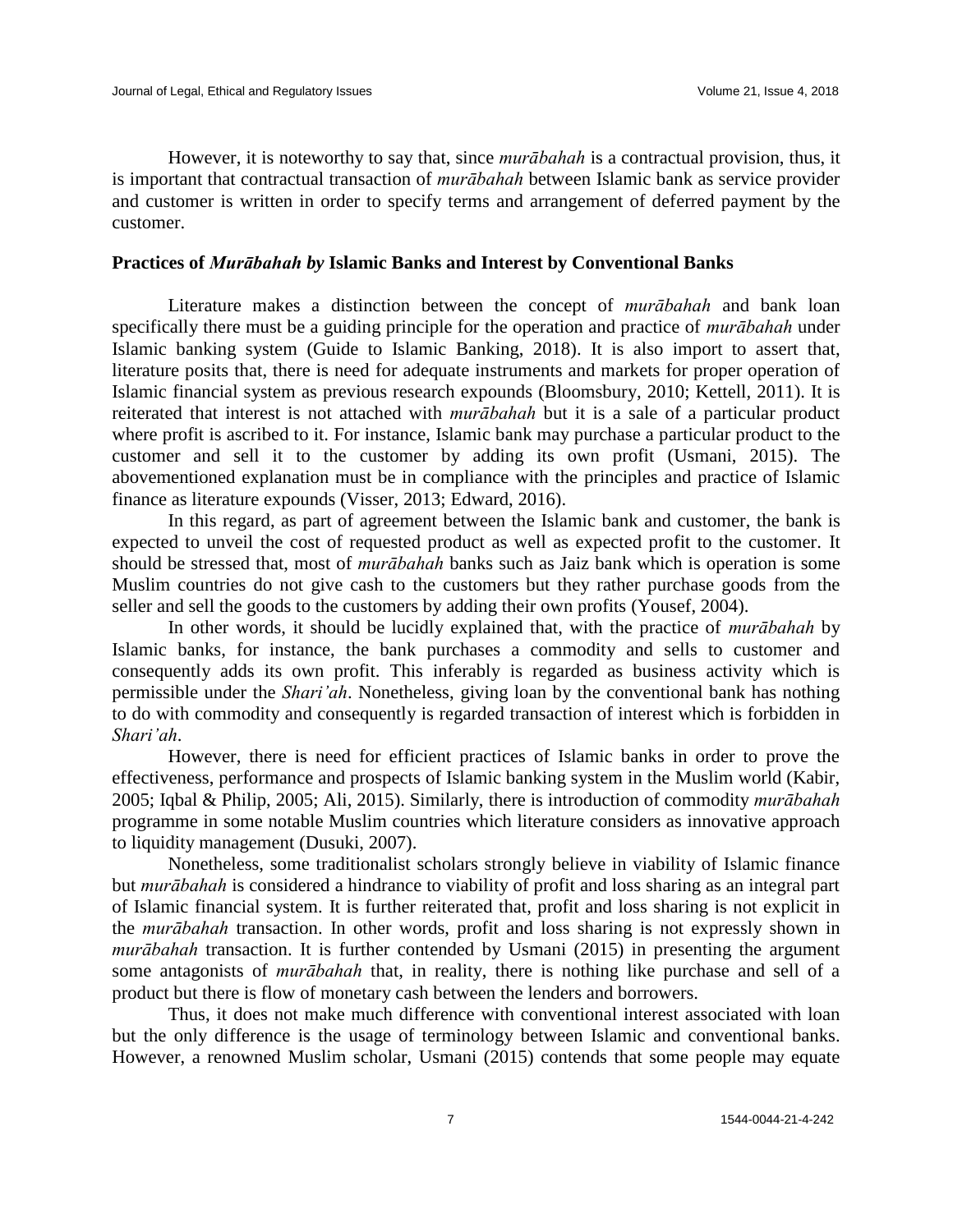sale with usury and more importantly, high amount on the deferred payment may be considered as payment of interest on a loan. This notion has been sternly denounced as incorrect by Usmani (2015).

Nonetheless, literature posits that for the viability of Islamic financial system in the modern time, it is essential to have interbank benchmark rate which should be considered as a step to practically demonstrate the authenticity of Islamic financial system in the contemporary time (Lewis & Al-Gaud, 2001).

It is noteworthy to posit that, there is a difference between *murābahah* concept by Islamic bank and interest by conventional banks especially with regard to the charging of interest. It can be argued that, the motive of both is the same; however, the structure of the commodity to be sold is not the same under the practices of Islamic and conventional banks. This argument is in line with the position of Arabian Business (2008) which posits that; *murābahah* has been misconstrued in the modern time.

Thereby, it should be asserted that *murābahah* practice by Islamic banks could be regarded as a contractual sale of a particular commodity while loan by conventional banks is an interest ascribed with overdraft provided by the conventional banks. Literature expounds that bank interest is considered as forbidden (Siddiqui, 2004) because both the traditional and modern Muslim scholars do not equate *riba* with the practice of *murābahah* (Usmani, 1999; Farooq, 2009). Nonetheless, there is need for open-mindedness and intellectual dialogue among the promoters of Islamic financial system in order to make the practice *murābahah* compliant with *Shari'ah* as literature clamors for dialogue in Islamic economy system of the contemporary Muslim world (Siddiqui, 2002).

#### **METHODOLOGY**

Qualitative descriptive and analytical content analysis is employed by reviewing classical and modern literatures on the practice of *murābahah*. Similarly, System Dynamic Method (SDM) is used to conceptualize *murābahah* with the framework of Maqāsid al-Sharī῾ah by utilizing available human and monetary resources for harmonious distributions of *murābahah* resources. In addition, critical analysis of the extant studies are done in order to examine the concept of *murābahah* and loan with specific focus on *murābahah* transaction by Islamic banks and loan by conventional banks. Majorly, secondary data were used by examining divergent opinions of scholars and experts on *murābahah* and loan in the field of Islamic banking and finance (Farooq, 2009; Usmani, 2015). The researcher ascertains of content validity by avoiding ambiguities of issues relating to *murābahah* and loan and consequently clarifications and distinctions were made between the two. The conceptual framework is developed from the relevant existing body of knowledge (Ibn, 2006) to examine the relevant of *murābahah* transaction as one of financial instrument for distribution of wealth distribution as well as fulfillment of individual needs rather than communal needs. In addition, to certain extent, the research ensures that there is consistency in content analysis of the paper especially by connecting the ideas on various segments of the paper. The segment of the paper covers four major themes namely: theoretical framework; classical and modern concept of *murābahah* transaction; payment in *murābahah* transaction and practices of *murābahah* by Islamic banks & interest by conventional banks. These themes were analyzed critically. For the purpose of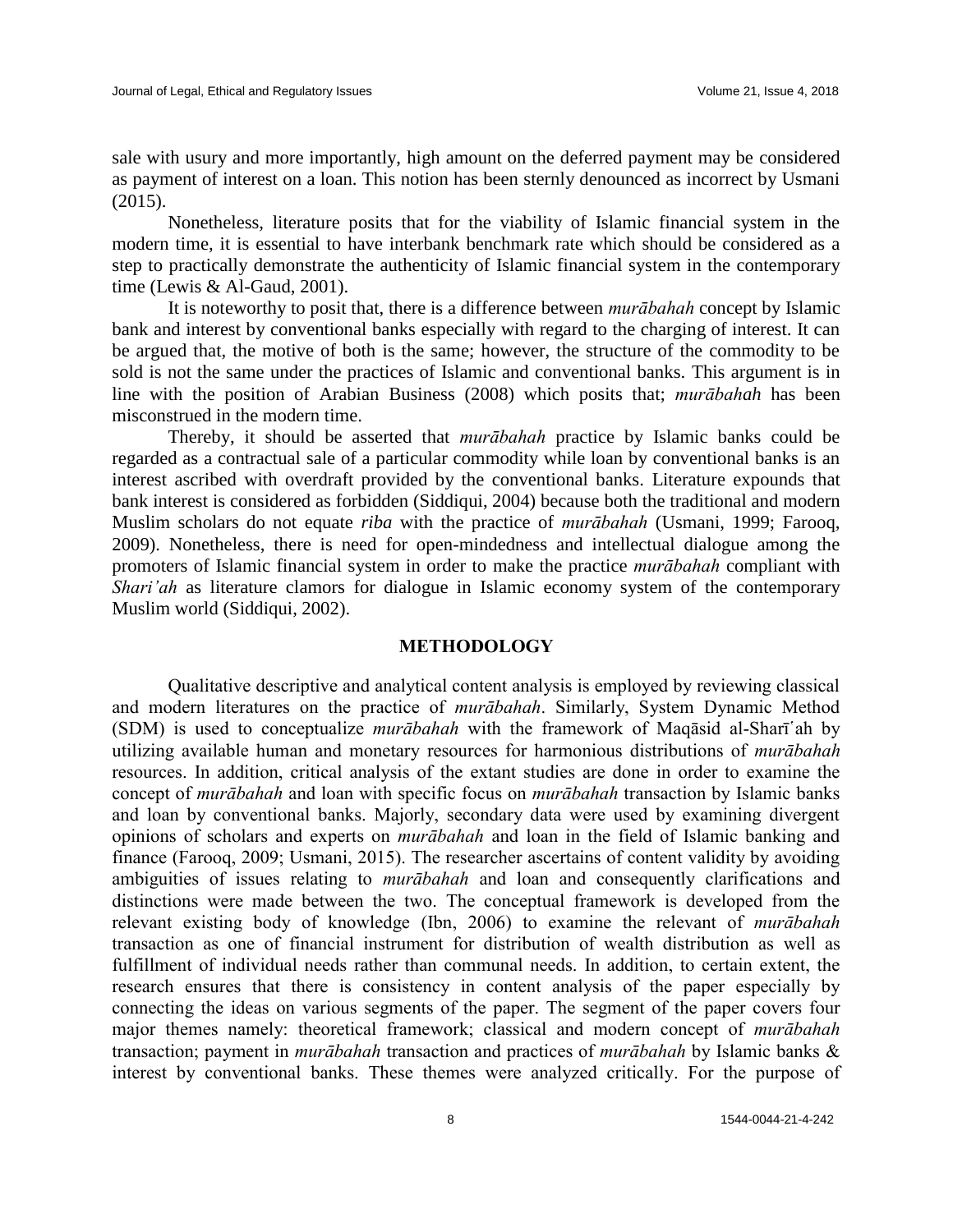understandability and clarity of the paper, opinions of the experts in the field of Islamic banking and finance were sought and necessary suggestions were made on different generated themes of this paper for better improvement.

# **RESULTS AND DISCUSSION**

This part presents the results and discussion of this paper which are sub-divided into four namely:

- 1. Theoretical framework;
- 2. Classical and modern concept of *murābahah* transaction;
- 3. Payment in *murābahah* transaction;
- 4. Practices of *murābahah* by Islamic banks & interest by conventional banks.

Each of these is presented in the subsequent paragraphs.

#### **First, Pertaining To Theoretical Framework**

The result indicates that wealth is used as a way of preserving social order of human being. This position is in consonance with the position of Ibn Ashur (2006) while elaborating the scope of Maqāsid al-Sharī'ah where *murābahah* is also relevant as a result of the fact that it is being utilized as fulfilment of human needs as literature posits (El-Mesawi, 2006). It further shows that, *murābahah* is of individual benefit rather than communal benefit. However, it is not doubtful that, individual benefit of *murābahah* could be beneficial to the entire society. It is found out that transparency and equity are required by Islamic banks for successful transaction of *murābahah* in order to achieve the objective of Sharī'ah as previous study explains. It should be reiterated that, there are principles guiding the activities of Islamic banking with regard to the transaction of *murābahah* especially when purchasing a particular product to the customer. Inferably, it has been demonstrated that, *murābahah* helps individual to attain basic needs which ordinarily cannot be attained when one is waiting for his/her monthly salary.

#### **Second, Concerning Classical and Modern Concept of** *Murābahah* **Transaction**

The result shows that that *murābahah* from Islamic banking is different from the concept of interest practiced by conventional banks. The justification for this assertion has been found in the literature that, credit transaction such as *murābahah* transaction is permissible in Islam because the Prophet (S.A.W.) was reported to have practiced it and scholars have agreed on the permissibility of *murābahah* (Farooq, 2009; Usmani, 2015). Hence, the finding of Usmani (2015) further indicates Islamic banks used between 80% and 90% of their financial operation in fulfilling the needs or various projects of their customers.

#### **Third, Pertaining to Payment in** *Murābahah* **Transaction**

The result indicates that, there is a distinction between payment in *murābahah* transaction and interest on loans. As far as Islam is concerned, it is allowed in *Sharī'ah* to gain on sale of a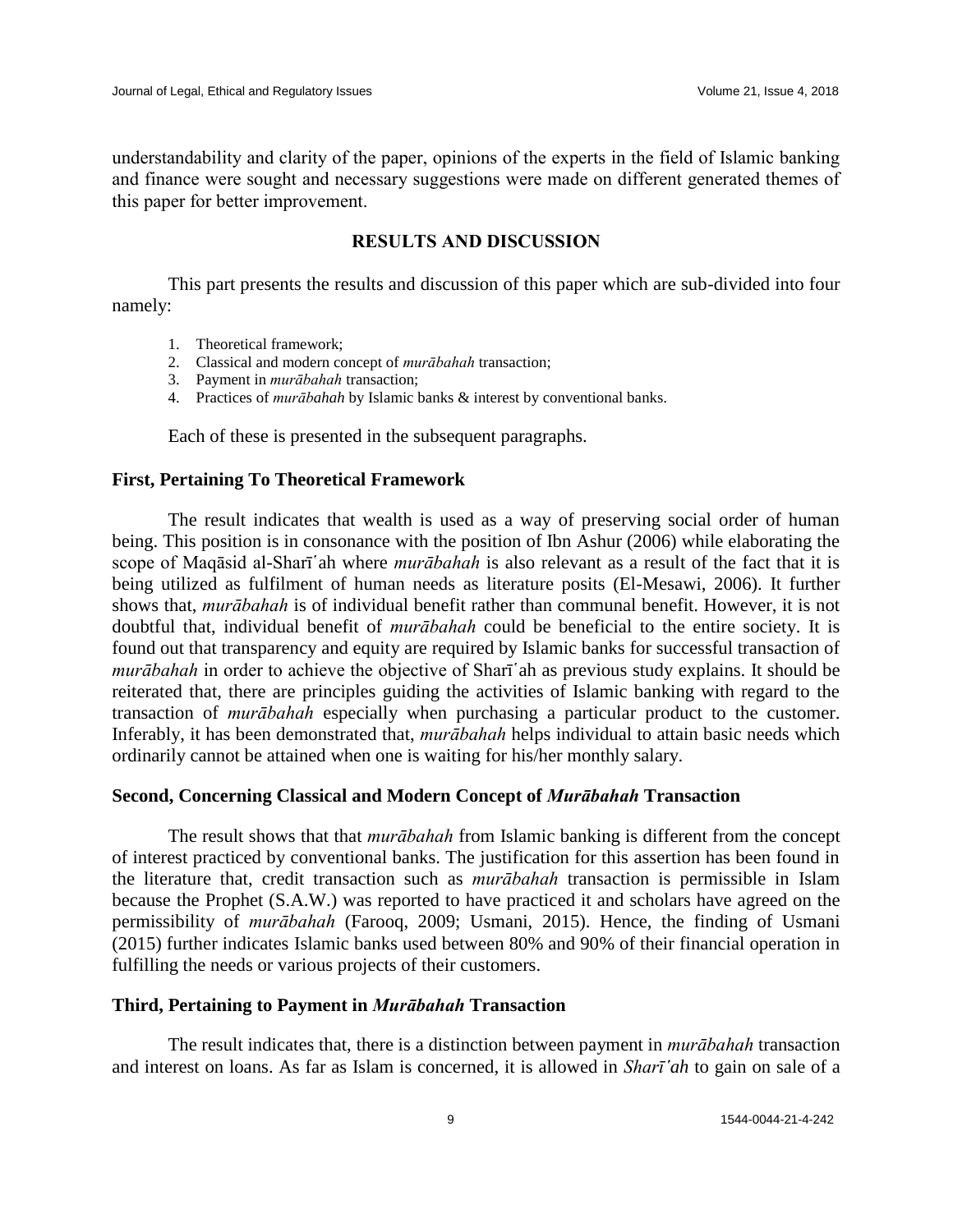particular product and the payment can be made instantly or on deferment. This position is in line with the findings of previous studies (Farooq, 2009; Usmani, 2015). Nevertheless, credit sale of *murābahah* transaction is allowed; however, it is important that commodity to be sold must be known to both buyer and lender. Nonetheless, extra charge added at the initial time of purchase of a particular product is not prohibited in Islam, but failure to pay the agreed amount on the fixed date by the buyer is undeniably regarded as forbidden usury based on the reference to Q 2:275. Nonetheless, literature contends that, the buyer in *murābahah* transaction should not be sanctioned for late payment due to the fact that if extra care is not taking, it can lead usury (Usmani, 2015). It is not disputable the literature such as Parker (2010) has advocated for addressing the default of *murābahah* transaction by Islamic banks in Muslim countries. It is reiterated that that Islam permits the standard sale of a particular product whereby a product is bought with a price and sold with an increased price as being discussed by scholar under deferred payment (*bai-muajjal*). Thus, the transaction of *murābahah* is not considered as usury. Though, *Shari'ah* confirms the authenticity of *murābahah* but literature argues that *murābahah* is considered as a representation of debt and it is not usually utilized among most of investors (Jamaldeen, 2012).

# **Fourth, Regarding the Practices of** *Murābahah* **by ISLAMIC Banks & Interest by Conventional Banks**

Islamic banks promote financial system in line with the principles of *Sharī'ah*, however, it must expand its scope to fulfill the needs of Muslims (Visser, 2013; Edward, 2016). Since Islamic banks are evolving in predominant Muslim countries, studies have advocated for diversification of operations by Islamic banks that could foster the viability of Islamic banking system in the Muslim countries (Bloomsbury, 2010; Kettel, 2011). It is important to stress that, the transactions such as *murābahah* is an integral part of Islamic banks in Muslim countries. For instance, Jaiz bank wherever it is operating tends to provide *murābahah* transaction with specific focus on the purchase of a needed commodity by the customer, nonetheless, the charges for service rendered is added to the purchased commodity. As part of innovation, some Muslim countries have introduced commodity *murābahah* in order to provide financial service to customers as part of viability, innovation and efficiency of Islamic financial system in Muslim nations (Dusuki, 2007). This transaction is quietly different from transaction of loan by conventional banks because loan is not focused on commodity but focuses on interest which is prohibited by Islamic legal system (Usmani, 2015).

The theoretical framework of this paper has been elucidated in line with an expanded scope of *Maqāsid al-Sharī'ah* by a prominent Muslim scholar Ibn Ashur as explained in the study of El-Misawi. Also, classical and modern concept of *murābahah* transaction has been elaborated in accordance with extant literature. Various positions are advanced with regard to the payment in *murābahah* transaction. Lastly, practices of *murābahah* by Islamic banks & interest by conventional banks have been explicated.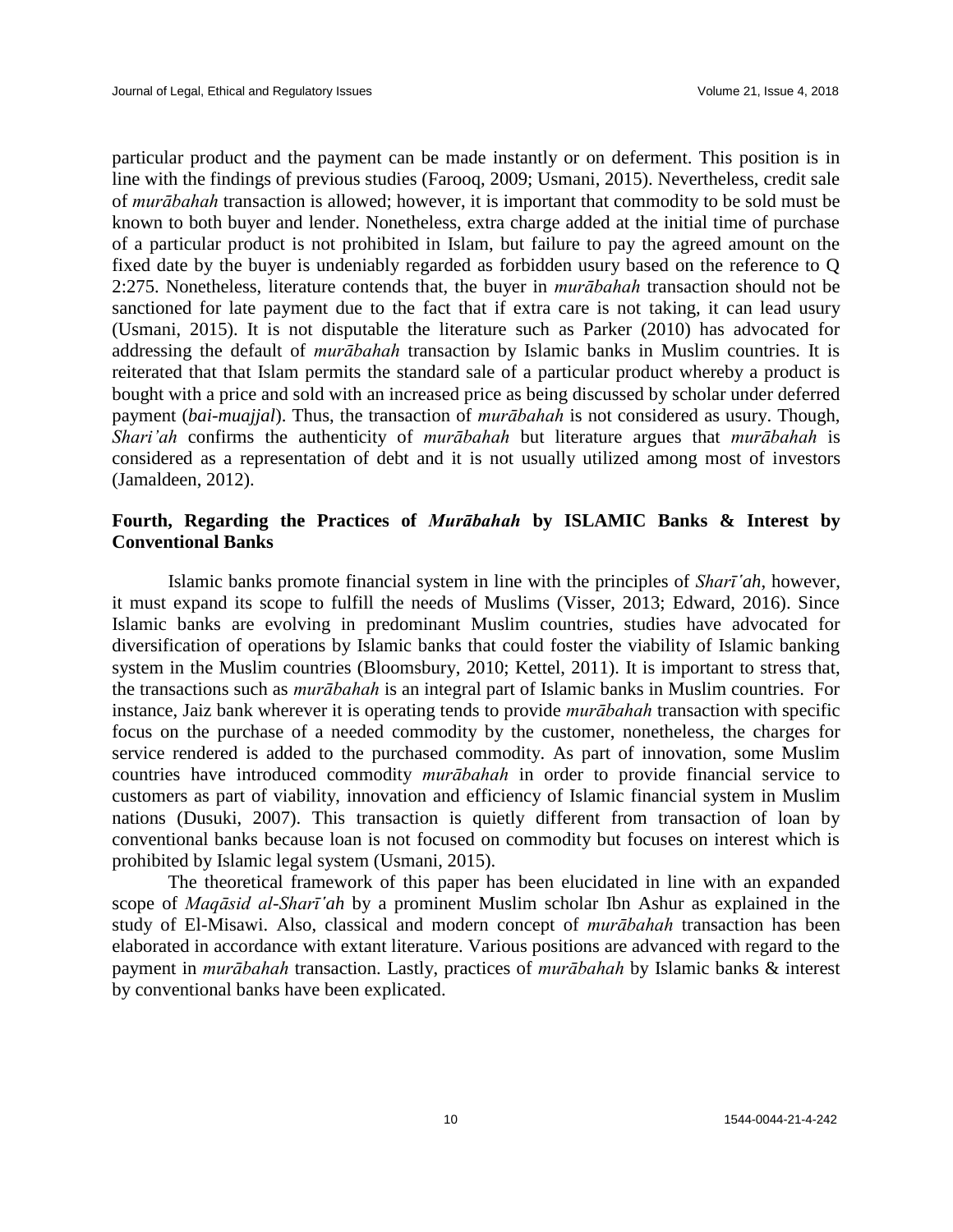#### **IMPLICATIONS AND LIMITATIONS**

Various scholarly researches have explored the social relevance of *murābahah* and its distinctiveness from conventional loan in the contemporary time. The conceptualization of *murābahah* is within the framework of *Sharī'ah*. Thus theoretical and practical implications of this paper are explicated. On one hand, theoretically, the paper has confirmed the relevance and expansion of the scope of *Maqāsid* al-*Sharī*'ah from the perspective of ibn Ashur. On the other hand, practically, this paper has explore *murābahah* as an alternative to prevalent bank loans offered by conventional banks whereby the evolvement of *murābahah* can be develop further into a policy framework in order to judiciously utilize the income generated for efficient distributions among the participants. In so doing, public finance system such a Zakat and *murābahah* should be made consistent with framework of Islamic legal system which should add efficiency to its utility in various Muslim countries that practice *murābahah*. As an integral part of policy implication of this paper, it is noteworthy to say that, *murābahah* should be utilize to enhance the condition of less-privilege citizens by enabling them to invest which will subsequently be helpful to them to improve them earnings and condition of living. In doing, it requires strong political will because this policy implication is strongly related with political economy of a particular Muslim nation. Hence, in so doing, this trend will provide an analytical framework for distributions of incomes earn from *murābahah* to the participants.

This paper is limited in its scope because it does not provide concrete empirical modeling of various conceptualized dimensions explored in this paper. Also, governance mechanism and policy influence of government is not directly explored in connection with *murābahah* in some Muslim countries like Malaysia, Saudi Arabia among others. Similarly, structural changes are not elaborated in relation with explanation of *murābahah*. Therefore, the central focus of this paper may be developed into an empirical research investigating the opinions of stakeholders pertaining to viability of *murābahah* as an alternative to conventional practice to bank loans that involve uncertainty and usury.

# **CONCLUSIONS**

This paper has explicitly assessed classical and modern viewpoints among Islamic finance promoters with regard to the practice of *murābahah*. Some scholars sternly warn that, Islamic banks practicing *murābahah* is indirectly involving in interest-based transaction. Nevertheless, this paper has explicated that credit transaction is justifiably permissible in Islam; however, interest-based finance is detestable. The paper has further elucidated that the value of time in business transaction could not be underestimated. It is noted that Islam does not go contrary to debt mode of *murābahah*, nonetheless, it is argued that all essential requirements should be fulfilled. Hence, it is uncontestable to posit that any charge on credit sales as being practiced in *murābahah* is allowed; nonetheless, interest ascribed to loan is forbidden and being regarded as usury. It is recommended that Islamic banks should device more mechanisms such as interbank benchmark rate in order to practically demonstrate the authenticity of Islamic financial system in the contemporary time specifically in making *murābahah* compliant with *Maqāsid al-Sharī'ah* on financial transactions. Also, an empirical research should be conducted on the viability of *Maqāsid al-Sharī῾ah* grounded with Qur'an and Hadith in establishing *murābahah* as